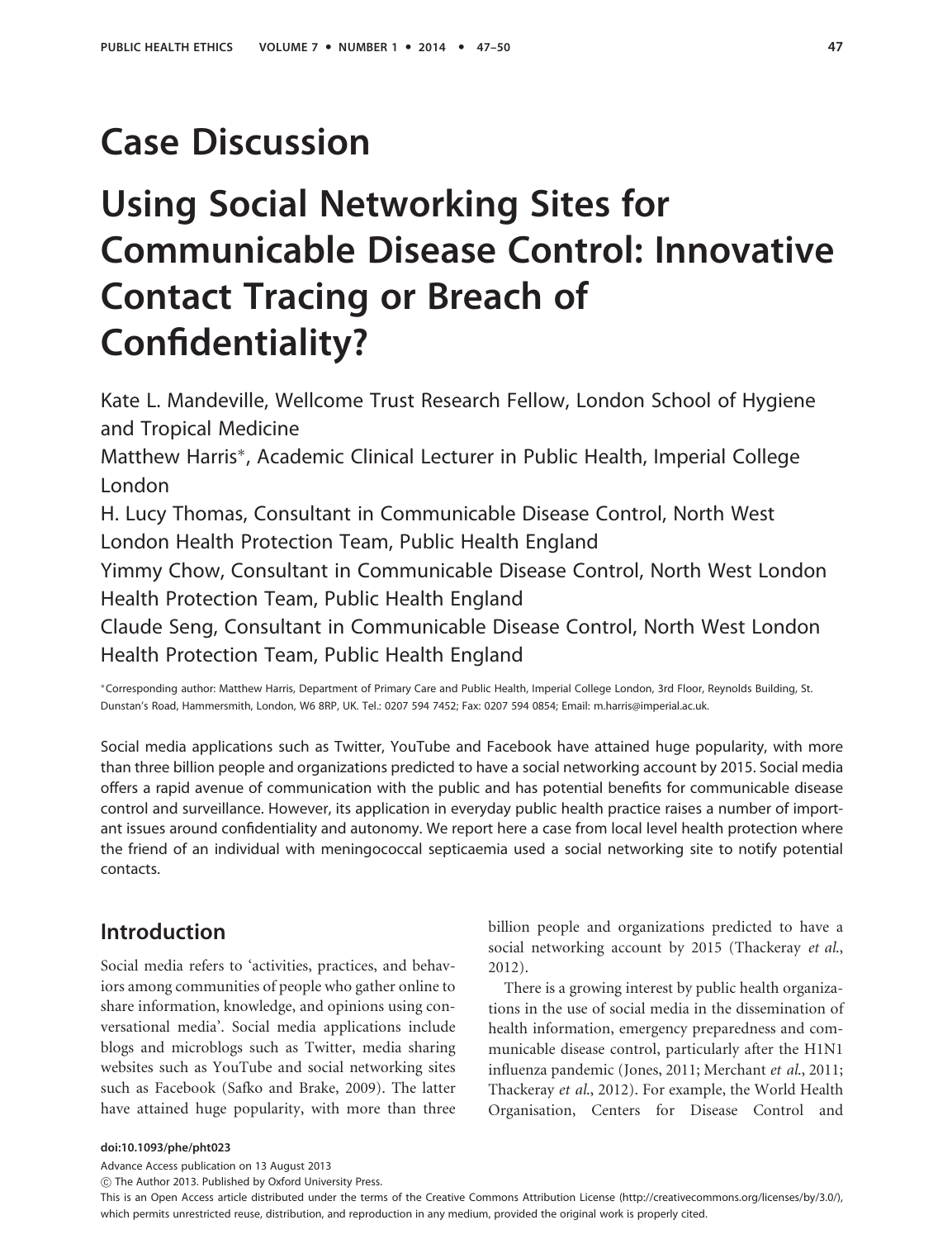Prevention and Health Protection Agency (HPA) all have Twitter accounts, Facebook pages and videos on YouTube [\(Jones, 2011\)](#page-3-0). The number of people following the Centers for Disease Control and Prevention's 'emergency profile' on Twitter increased from 65,000 to 1.2 million within a year ([Merchant](#page-3-0) et al., 2011), and the WHO used its Twitter account to issue advice in the wake of the 2011 Japanese earthquake [\(Jones,](#page-3-0) [2011](#page-3-0)). In addition to the dissemination of official information, social media offers a rapid avenue of communication with the public and potential benefits for communicable disease control and surveillance. However, its application in everyday public health practice especially with regard to individual cases raises a number of important issues around confidentiality and autonomy.

We report here a case from a local health protection service, where the friend of an individual with meningococcal septicaemia used a social networking site to inform potential contacts.

#### Case Summary

In 2010, a student living in shared accommodation became drowsy with a fever and a widespread rash, and he was admitted to hospital with suspected meningococcal septicaemia. After arrival, the patient's condition deteriorated, and he was later transferred to intensive care in a coma.

In the UK, there is a statutory requirement for clinicians to notify their local health protection team of a case of probable meningococcal disease. Until 1 April 2013, Health Protection Units (HPU) were the local services of the HPA in England and Wales with responsibility for communicable disease control in their geographical area (these are now part of Public Health England) ([Health Protection Agency, 2013\)](#page-3-0). On notification of an index case, local health protection teams co-ordinate activities to reduce secondary spread, communicate public health messages and control outbreaks. For meningococcal disease, these activities include the tracing and risk assessment of close contacts to give antibiotic prophylaxis ([Health Protection Agency](#page-3-0) [Meningococcus and Haemophilus Forum, 2012\)](#page-3-0). The contacts at greatest risk of developing disease following a primary case are those living in the same household as the case, and the risk is highest during the first 7 days after a case [\(Hastings](#page-3-0) et al., 1997); therefore, earlier prophylaxis is more likely to be effective. Contacts that require chemoprophylaxis should ideally receive this within 24 hours of the diagnosis being made.

As part of the usual response to the notification of a case of probable meningococcal disease, the public health doctor on-call that day identified potential household contacts by phoning a family member and flatmates of the index case. He arranged for chemoprophylaxis to be given to contacts where needed as per national guidance ([Health Protection Agency](#page-3-0) [Meningococcus and Haemophilus Forum, 2012\)](#page-3-0). Further health protection actions included contacting the institution where the index case worked to ensure there were no further cases and to provide public health reassurance and advice. The local general practitioners (GP) and Primary Care Trust were also informed for surveillance and communication purposes. The HPA Communication Team was involved at an early stage.

One week after presentation, the HPU was informed by a contact of the index case that the case had other intimate contacts that the family might not have been aware of. With the index case still in a coma, it was not possible to verify this information or obtain contact details. Believing to be taking initiative, and without prior discussion with the HPU, this person had posted a message on the index case's Facebook 'wall' informing three named contacts that the index case had meningitis and telling them to speak to a doctor. Such messages can be read by all 'friends' in an individual's Facebook contact list.

After being notified of the Facebook posting, the HPU team were concerned that such a message did not provide the information to enable close contacts to receive an appropriate risk assessment and could cause unnecessary anxiety amongst those friends and family who were at minimal or no risk. The HPU team requested that the message be modified so that it provided clearer guidance, did not ignite unnecessary concern and became more useful in terms of contact tracing. The modified message, approved by the HPU team, read:

'On recommendation of the Health Authority, I am contacting people with whom [index case] may have had close recent contact to inform you that XX has been taken ill with possible Meningococcal Disease. You are advised to make contact with the Health Protection Unit on this number xxxx quoting the ID number xxxx'.

One of the named contacts subsequently made contact with the HPU, and a risk assessment of their need for chemoprophylaxis was carried out.

After several days in hospital, the patient made a successful recovery. He was able to inform the HPU that there had been no other close contacts that the HPU had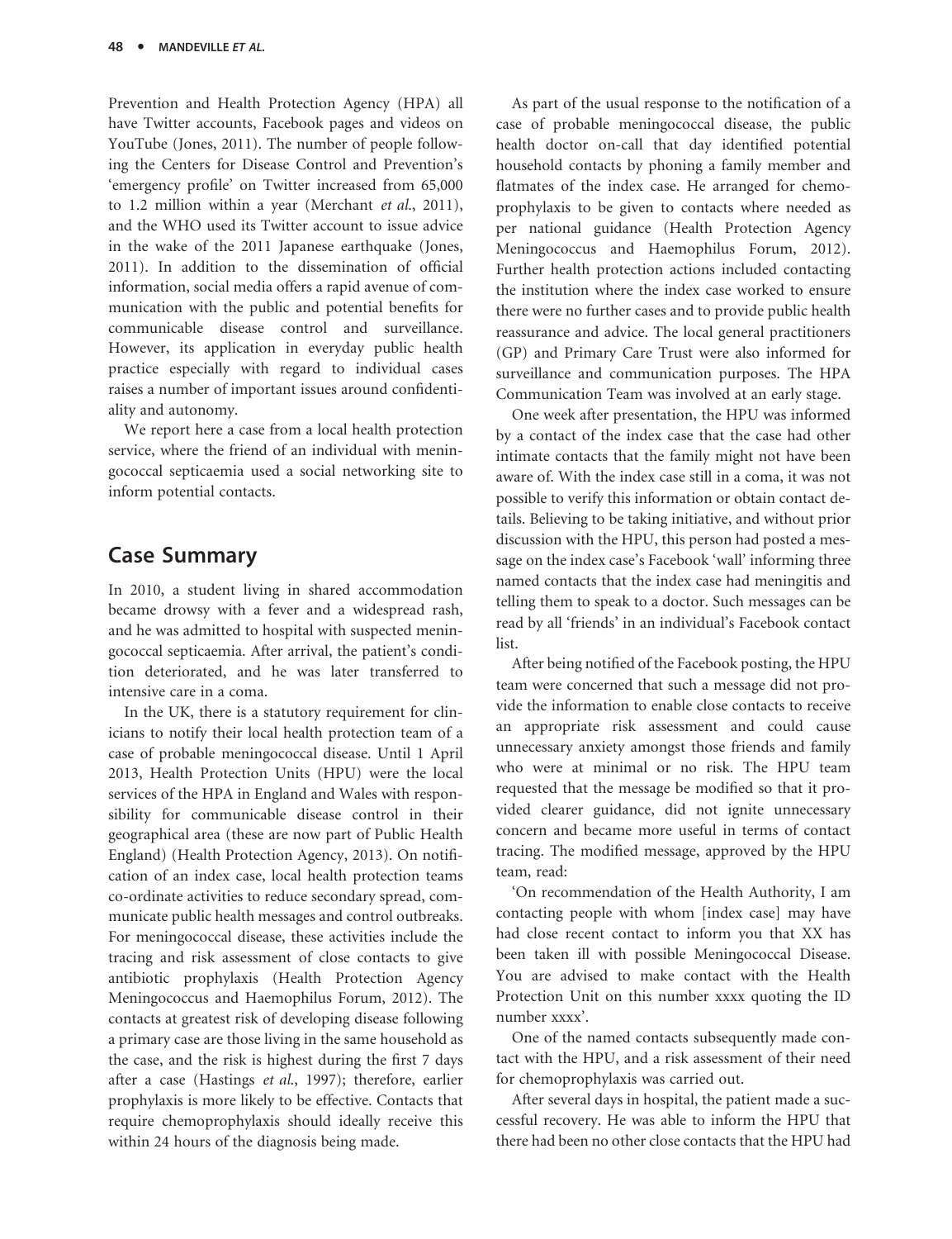not already identified and risk assessed. Laboratory samples confirmed infection with Neisseria meningitidis.

#### Case Discussion

This case poses some interesting case management and ethical dilemmas—first, around the use of social media in communicable disease control per se, and second, its use in situations where the index case is unable to consent to disclosure of information.

The benefits of social media for communicable disease control are being increasingly recognized. It is already being used for syndromic surveillance, for example in influenza ([Ginsberg](#page-3-0) et al., 2009; [Signorini](#page-3-0) et al[., 2011\)](#page-3-0). Local health protection teams traditionally work with organizations such as GP practices, local authorities, schools and universities, to communicate with the public, using methods such as letters or leaflets. Even with technology such as email cascades, these are blunt and not timely instruments for communicable disease control. In certain groups, such as adolescents, students and travellers, there is a need to find ways to communicate risk, identify contacts and implement public health actions that are innovative and better reflect these groups' lifestyles. By using natural social groupings, social networking sites such as Facebook offer the potential for a highly efficient and effective means of identifying potential contacts and information dissemination for public health purposes. Some social networking sites offer the facility to divide 'friends' into different social groups, such as 'work', 'family' or 'acquaintances', thus aiding targeted contact tracing. Moreover, social media offers more stability than traditional communication details such as telephone numbers or addresses. Where the index case is able to work with the public health practitioner, social media offers an alternative means of communication with contacts. This may be particularly useful for diseases where the potential transmission may have been some time ago, for example in tuberculosis or sexually transmitted diseases.

There are, however, a number of concerns surrounding the use of social media. First, there is the potential towards 'viral' dissemination of information compared with traditional communication methods such as individual phone calls or letters. Even when carried out carefully, the use of social media has the potential to disseminate information beyond the original target population. If the information is written without public health guidance and is incorrect, this dissemination could have potentially damaging consequences. Second, there is uncertainty over the use of information about the individual for commercial gain by the companies that own the social media websites.

In this situation, the index case was unable to provide informed consent to contact tracing within the relevant period. In such circumstances, there are clear tensions between protecting the confidentiality of the case with the autonomy of contacts potentially at risk of disease. Without any other means to get in touch with relevant contacts, social media may offer a means of communication within the critical window. However, this creates a tension between maximizing the potential contacts reached and not being able to control which contacts are reached. The use of social media is likely to require a more careful assessment of the balance of risks and benefits than the use of traditional media, which may include making greater efforts to obtain consent before posting confidential information.

Although it may appear counter-intuitive, it is unclear whether traditional communication methods confer more protection of an individual's confidentiality than using social networking sites. Patient identifiable information is routinely excluded from letters to potential contacts from health protection teams as per guidance from the General Medical Council ([General](#page-3-0) [Medical Council, 2009\)](#page-3-0); however, contacts may often be able to infer the identity of the index case. From there, it is beyond the control of public health practitioner to contain the spread of rumour and gossip. While the public health practitioner has not directly played a part in that breach of confidentiality, the pursuit of good public health practice will still have led to it. Information dissemination via social networking sites could potentially counter public anxiety more effectively by limiting the initial information transmission to those who know the case. In the case presented here, a preexisting breach of confidentiality was caused by a lay person, albeit with good intentions, by posting a comment on the Facebook page. However, this raises issues about accountability and responsibility. Is it only public health authorities that can be held accountable to the use and/or misuse of social media for contract tracing, or can a lay person that has caused unnecessary anxiety also be held to account?

Before deciding whether to use social media for communicable disease control, it would seem prudent to weigh the disease characteristics and risk to the public against the social media dimensions and risk to confidentiality. For example, are interventions available to reduce the risk of infection after an exposure and how effective are these? In the absence of an intervention, what is the risk of infection, and the morbidity and